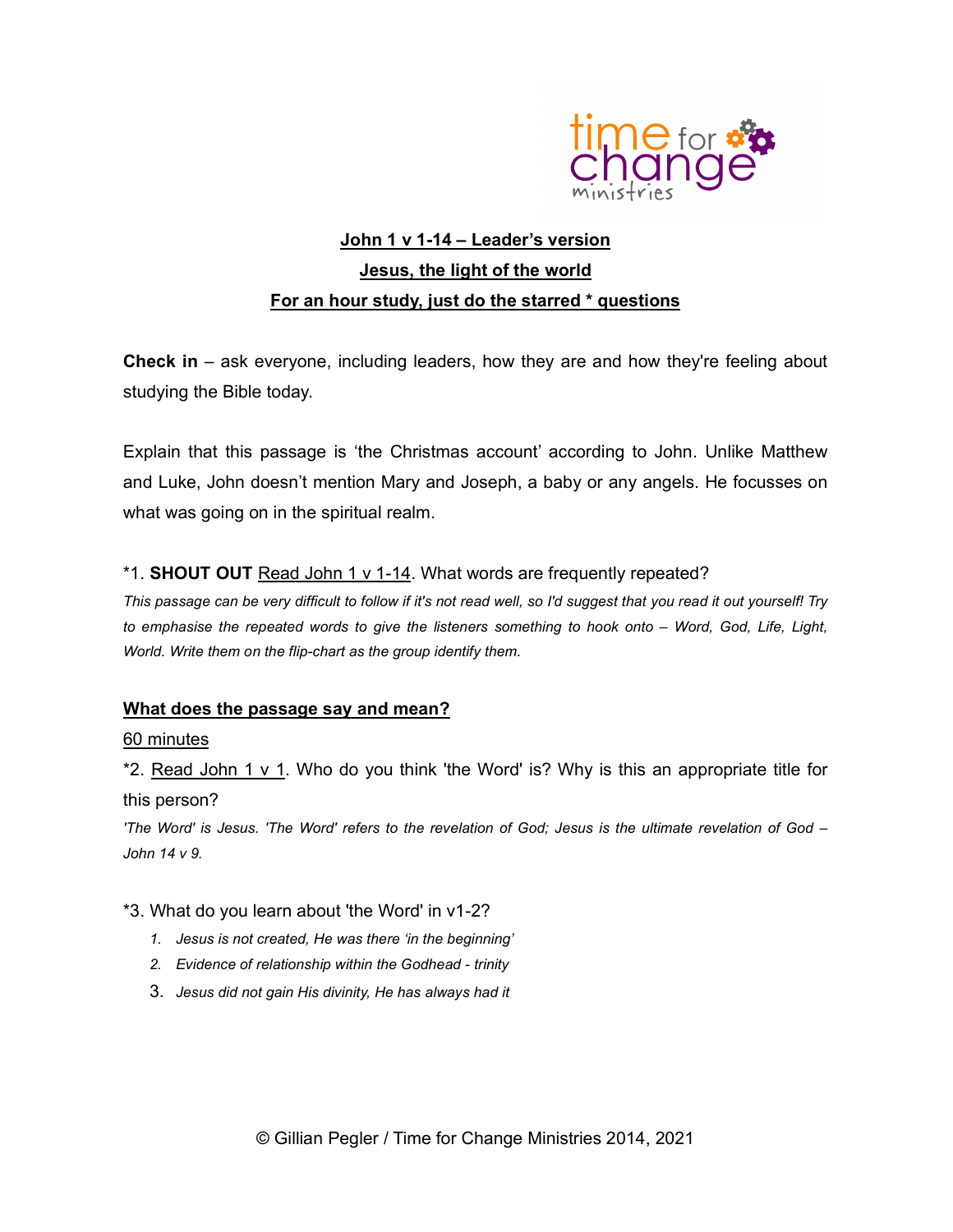\*4. John's gospel starts with the words 'In the beginning'. Where else in the Bible do we read these words and why do you think John is using them here?

Genesis 1 v 1. Look it up with the group. John deliberately uses this phrase at the start of his gospel to remind us of Genesis 1 v 1 and emphasize that the Son of God is not created; He is the Creator, John 1 v 3.

#### 5. Read John 1 v 3-4. Where does life comes from? What do you think of this?

Life comes from Jesus – He gives it to us. Life isn't by chance, genes or test-tubes.

If they don't agree, ask them to assume for a moment that it is true and think about the implications of this.

- We are alive today because Jesus gave us life
- Life has value
- No life can happen by chance if Jesus is the source of life even if our birth wasn't planned by our parents, we are not an accident
- This isn't just talking about Christians, it's talking about the whole of creation
- etc

\*6. Verse 4 isn't just talking about life that allows us to live here and now. The deeper meaning is *eternal life*. How is eternal life described in v4 and why do you think this particular word is used?

'Light'. Light penetrates and dispels darkness, reveals hidden things, shows the way, etc. Eternal life penetrates the darkness of death. Eternal life is in and from Jesus; we can't get it from anyone else, John 14 v 6. This verse therefore gives us hope. Jesus later describes Himself as the light of the world, John 8 v 12.

#### \*7. Read v5. What do you think this means?

Different versions of the bible use different words in this verse, both valid translations of the Gk katelaben. NIV1984 - The light is shining but the darkness has not (understood) it. This refers to spiritual blindness / deafness / lack of understanding. The darkness is our sinfulness, see Mark 7 v 21-23. NIV2011 & ESV – The light is shining but the darkness has not (overcome) it. There is darkness in this world but Jesus brings truth, knowledge of God, purity, eternal life etc and the darkness cannot destroy this. Both these translations of katelaben are consistent with the rest of Scripture, so neither is 'wrong' or

evidence of mistakes in translation..

#### John the Baptist

8. Read v6-9. On whose authority did John the Baptist speak? (v6) God's authority.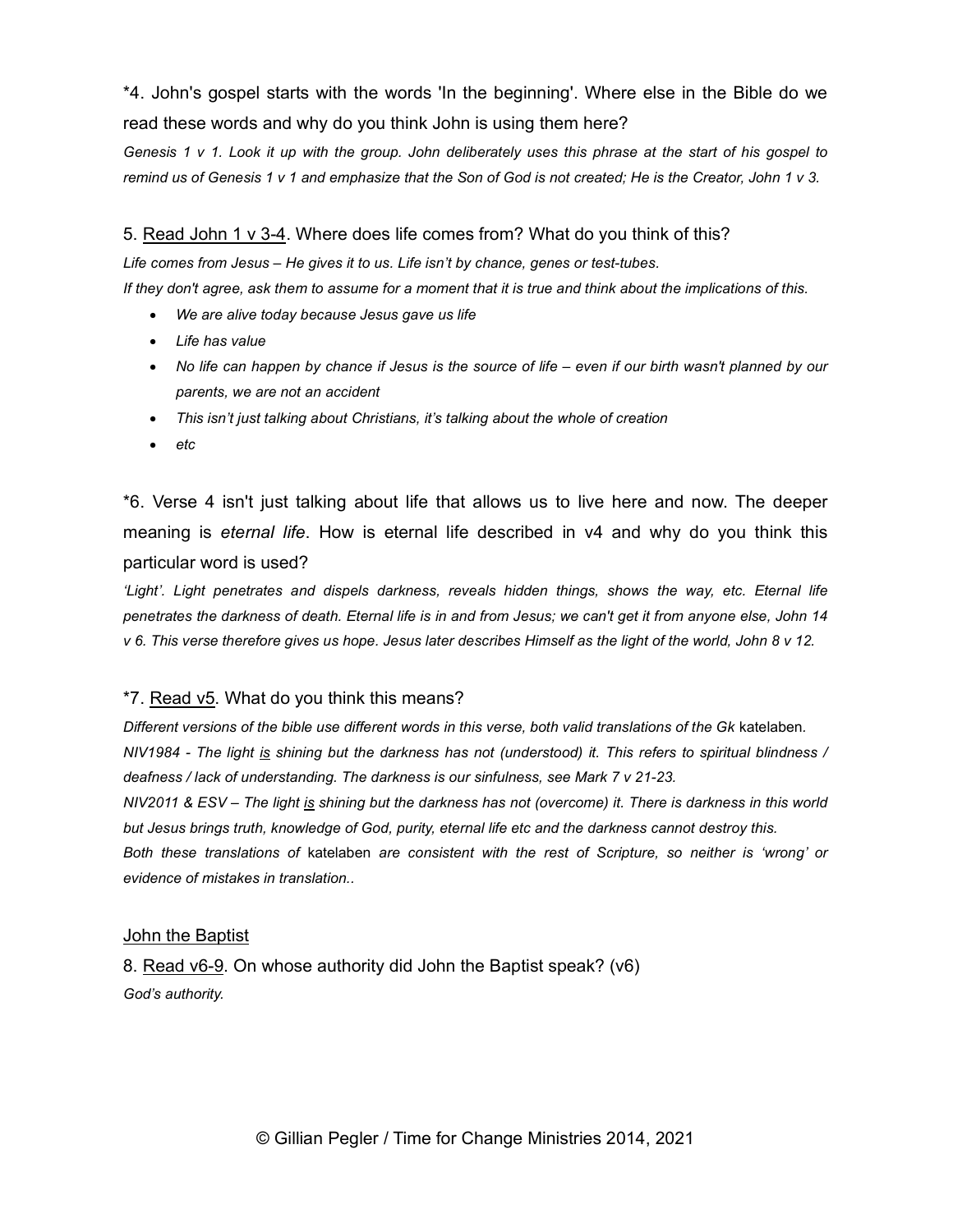9. What did John the Baptist come to do? (v7)

To be a witness to testify about the light, i.e. about Jesus, so that people would believe in Jesus.

10. How does John the gospel writer clear up the confusion about who John the Baptist was? (v8-9)

He says that John (the Baptist) was not the light – he was the witness about the light.

Questions 9-11 are SELF-DIRECTED QUESTIONS. You need to write them on flip-chart sheets for the group to work on in pairs.

11. SDL Read Mark 1 v 4. What did John do and what did he preach to the people? He baptised the people in the river. John's baptism was one of repentance and forgiveness – it symbolised the forgiveness of their sins and being washed clean, signifying moral and spiritual renewal.

#### 12. SDL Read Mark 1 v 8. How was baptism by John different to baptism by Jesus?

The Christ (Jesus) would baptise people with the Holy Spirit. This is important – John was just a man, so he could only baptise with water. But Jesus, the Christ, is God, and He washes us clean with the Holy Spirit – there is spiritual power in the baptism of the Holy Spirit; it is effective, not symbolic.

13. SDL Read John 1 v 9-11. John was sent to testify that the true light, Jesus, was coming into the world. What problem do we read about in v10 and where have we seen this before?

The world did not recognise Jesus, as in v5, or receive Him (believe in Him).

#### Jesus

14. Read v12-13. What do we need to do to become 'a child of God'?

'Believe in His name', i.e. we need to respond to what Jesus has done for us. This doesn't mean believing in Jesus on an academic level – i.e. just believing a man called Jesus existed. It means believing the gospel in your heart, trusting in Jesus and what He has done to save us from sin and death.

(It's not our faith, or our belief, that saves us – it's Jesus' death in our place which saves us. Not the faith, but what we put our faith in!)

### $2*$

Do you think the light of Jesus fills your heart or do you think it is still dark in there? If it's still dark in your heart, do you want to learn more about the good news about Jesus?

This is an opportunity to offer an evangelistic course, such as Christianity Explored Prison Edition or the TFCM Guilt and Forgiveness Course.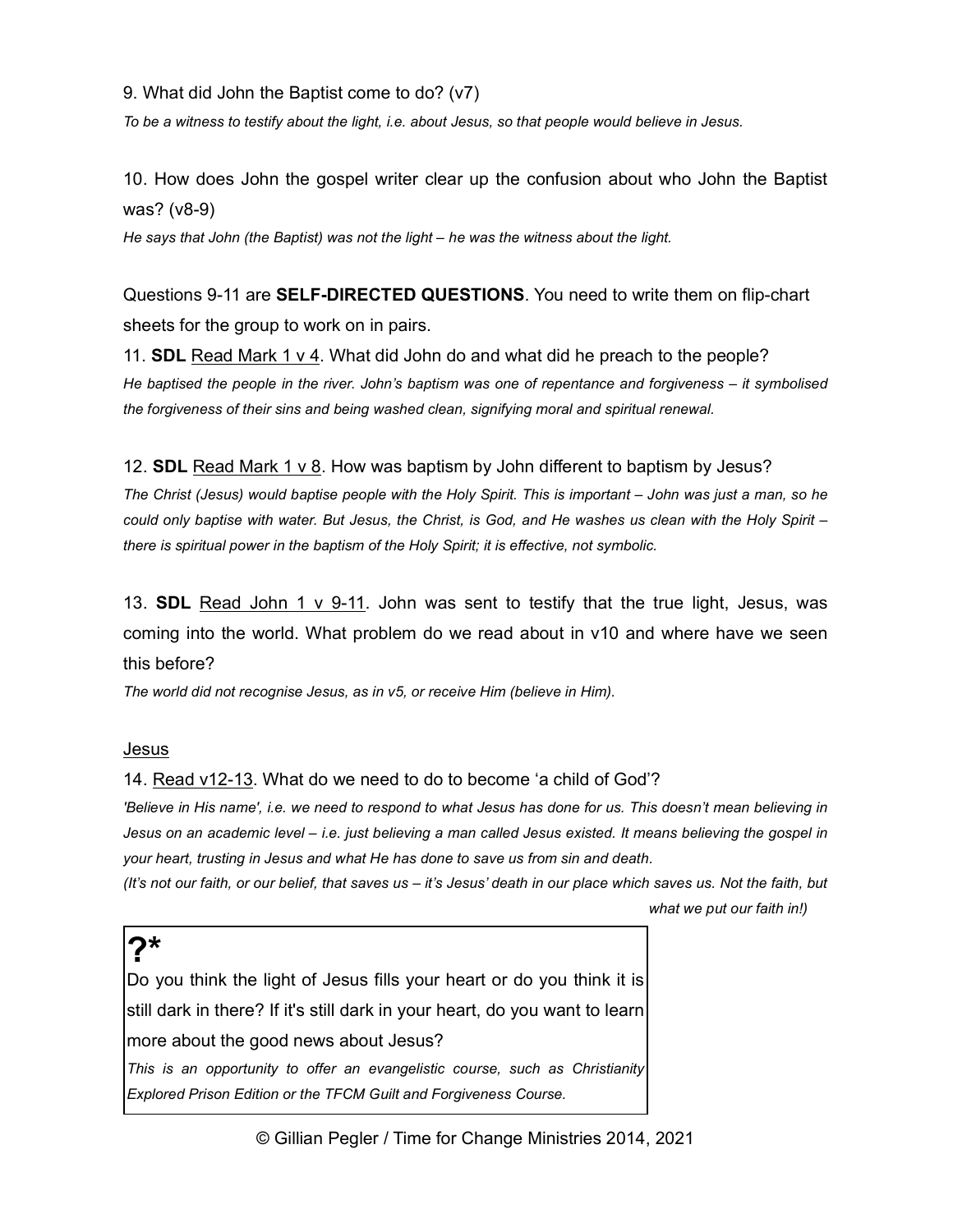\*15. STICKERS Read v14. Why do you think the Son of God decided to come and live in His own creation, as a human?

Read through the stickers, and then make sure the right answer is given: the Son of God became a man because only a man can die in the place of men (to pay for sin) but only God can pay such a price.

Someone needed to die for us because we are sinners: our sin is so offensive to God that it separates us from Him and results in death. Jesus died in our place, paying the price for our sins so that we don't have to, if we trust in His death in our place. He rose again from death, opening the door to eternal life for everyone who trusts in Him. Use John 1 v 12 to explain this.

Jesus said He had come to show us the Father, John 12 v 45, John 14 v 9 – we cannot see God, but when see what Jesus is like, we see what God is like.

Other benefits of Christ's humanity include Him being able to understand our suffering, etc.

\*16. What does John tell us about Jesus? What evidence does John give for his claims?

Divinity, humanity, glory, only Son of the Father, sent by the Father, full of grace and truth. John is an eye-witness to Jesus' ministry – he is reporting what he saw and heard. Consider the validity of eye-witness testimony, and the significance of the lack of contemporaneous disputes against John's record.

# $2^{\star}$

What new things have you learnt about Jesus from this study?

Check out – ask everyone, including leaders, how they found the study and if they are safe to go back to the cell.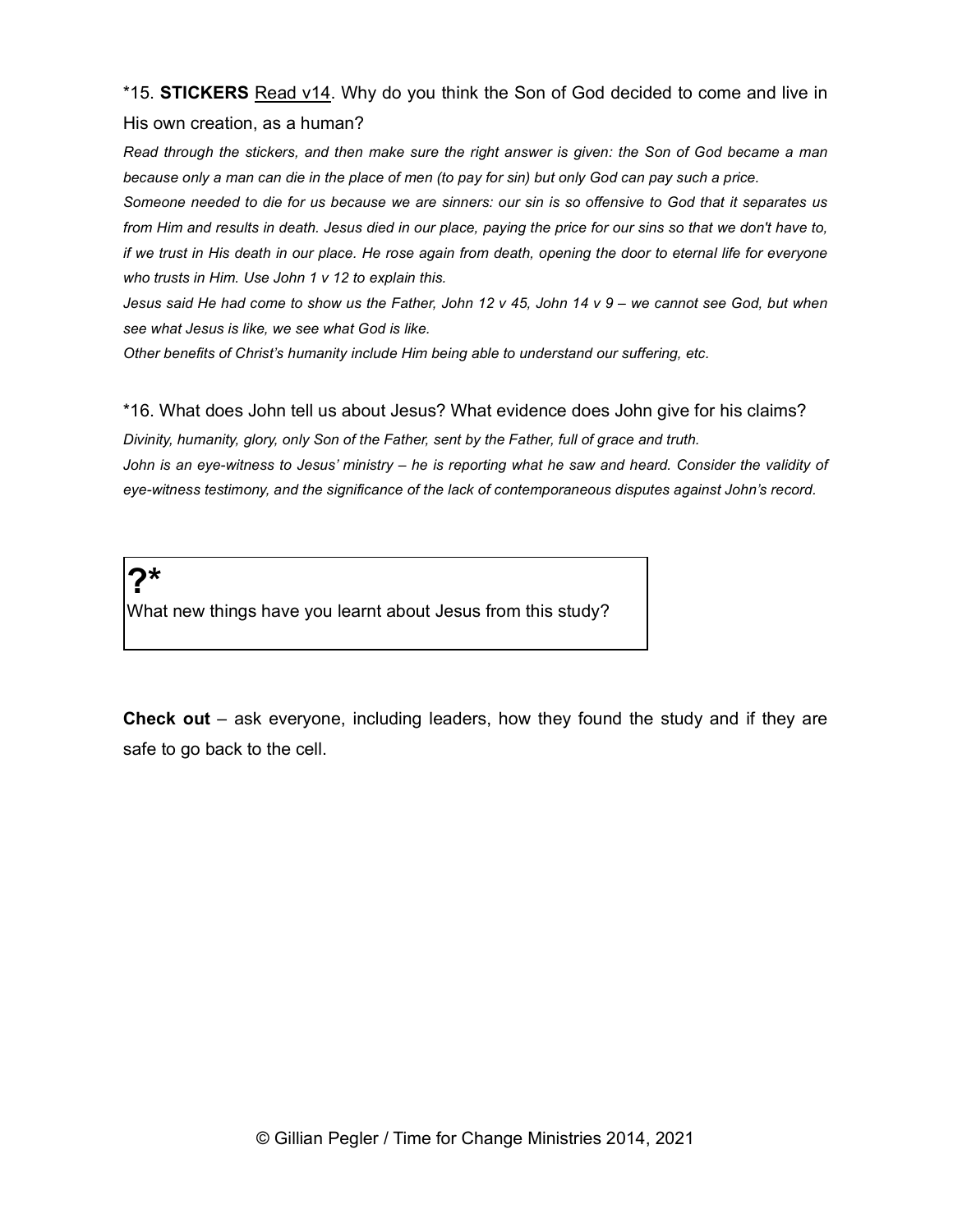

## John 1 v 1-14 Jesus, the light of the world

1. SHOUT OUT Read John 1 v 1-14. What words are frequently repeated?

#### What does the passage say and mean?

2. Read John 1 v 1. Who do you think 'the Word' is? Why is this an appropriate title for this person?

3. What do you learn about 'the Word' in John 1 v 1-2?

4. John's gospel starts with the words 'In the beginning'. Where else in the Bible do we read these words and why do you think John is using them here?

5. Read John 1 v 3-4. Where does life comes from? What do you think of this?

6. Verse 4 isn't just talking about life that allows us to live here and now. The deeper meaning is eternal life. How is that eternal life described in v4 and why do you think this particular word is used?

\*7. Read v5. What do you think this means?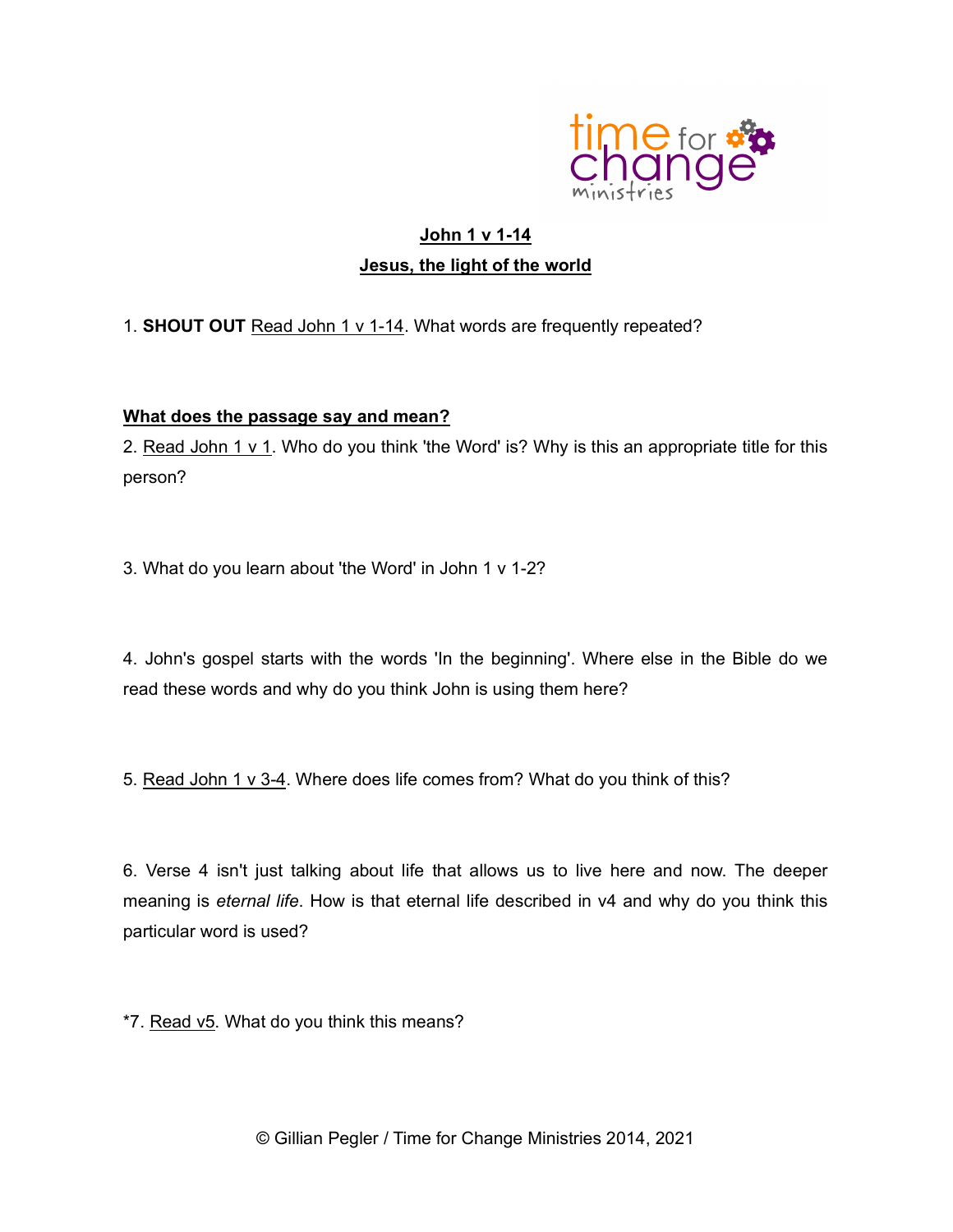**John the Baptist** 

8. Read v6-9. On whose authority did John the Baptist speak? (v6)

9. What did John the Baptist come to do? (v7)

10. How does John the gospel writer clear up the confusion about who John the Baptist was? (v8-9)

11. Read Mark 1 v 4. What did John do and what did he preach to the people?

12. Read Mark 1 v 8. How was baptism by John different to baptism by Jesus?

13. Read John 1 v 9-11. John was sent to testify that the true light, Jesus, was coming into the world. What problem do we read about in v10 and where have we seen this before?

#### Jesus

14. Read v12-13. What do we need to do to become 'a child of God'?

# ?

Do you think the light of Jesus fills your heart or do you think it is still dark in there? If it's still dark in your heart, do you want to learn more about the good news about Jesus?